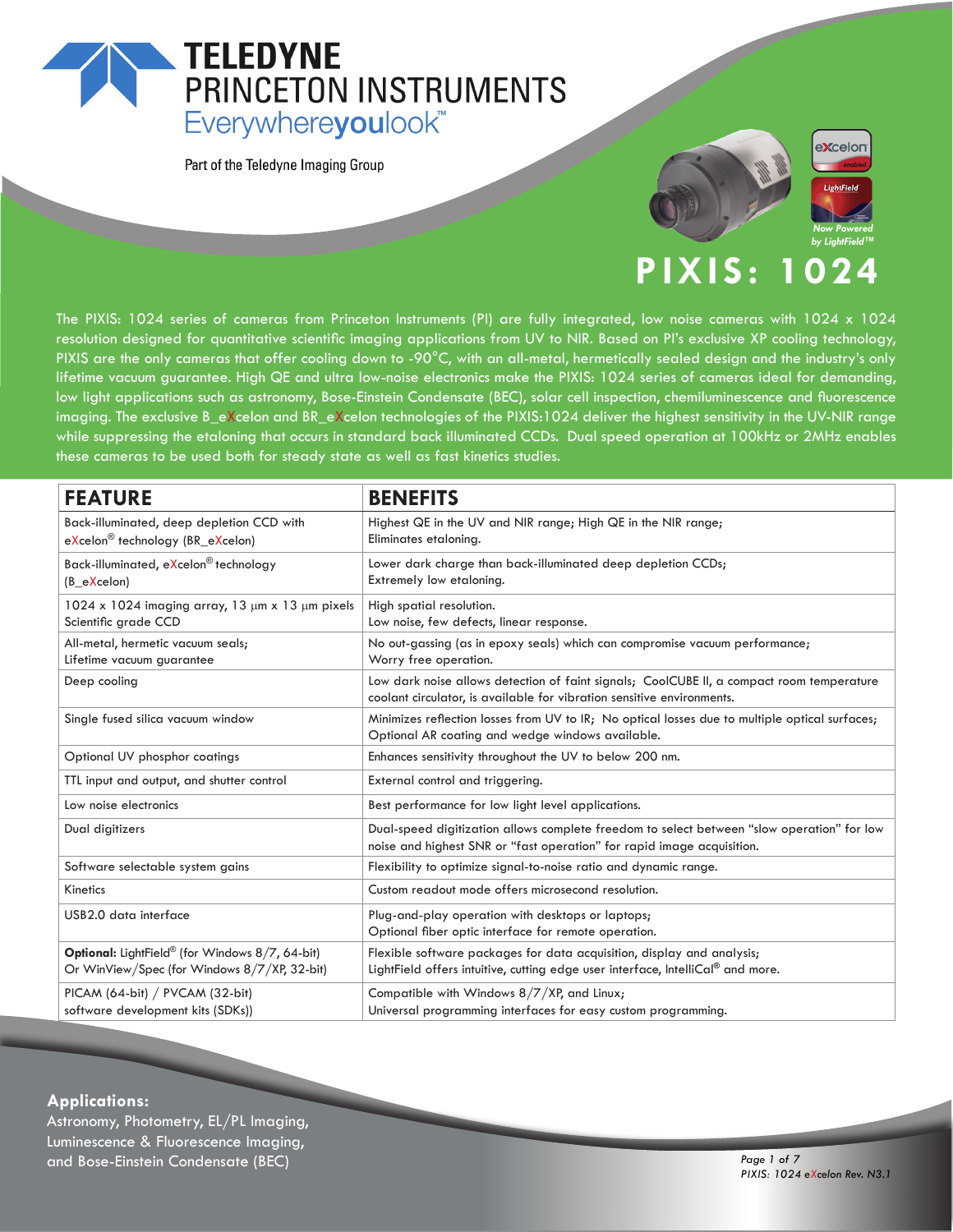# TELEDYNE<br>
PRINCETON INSTRUMENTS<br>
Everywhereyoulook"

Part of the Teledyne Imaging Group

## **SPECIFICATIONS**

|                                                                                                     |                                                                                                                              | <b>excelon</b>                                                                                        |                                                                                        | <b>eXcelon</b>                                                                                                                                                                             |                                                                                                                                                              |                                                                                                                         |  |
|-----------------------------------------------------------------------------------------------------|------------------------------------------------------------------------------------------------------------------------------|-------------------------------------------------------------------------------------------------------|----------------------------------------------------------------------------------------|--------------------------------------------------------------------------------------------------------------------------------------------------------------------------------------------|--------------------------------------------------------------------------------------------------------------------------------------------------------------|-------------------------------------------------------------------------------------------------------------------------|--|
|                                                                                                     |                                                                                                                              |                                                                                                       |                                                                                        |                                                                                                                                                                                            |                                                                                                                                                              |                                                                                                                         |  |
|                                                                                                     |                                                                                                                              | PIXIS: 1024BR_eXcelon                                                                                 | <b>PIXIS: 1024BR</b>                                                                   | PIXIS: 1024B_eXcelon                                                                                                                                                                       | <b>PIXIS: 1024B/BUV</b>                                                                                                                                      | <b>PIXIS: 1024F</b>                                                                                                     |  |
| Features                                                                                            | Back-illuminated, deep<br>depletion CCD with<br>eXcelon technology.<br>Highest QE in the UV<br>and the NIR.<br>No etaloning. |                                                                                                       | Back-illuminated,<br>deep depletion CCD.<br>High QE in the NIR<br>and no etaloning.    | <b>Back-illuminated CCD</b><br>with eXcelon technology.<br>Highest QE in the visible<br>and high QE in the NIR.<br>Extremely low etaloning.<br>5x - 100x lower dark<br>charge than the BR. | <b>Back-illuminated CCD.</b><br>Highest sensitivity in<br>the visible region.<br>Special BUV version<br>offers the highest<br>sensivity in the UV<br>region. | Front-illuminated<br><b>CCD.</b> Affordable<br>technology for<br>moderate light level<br>applications. No<br>etaloning. |  |
| <b>CCD</b> Image Sensor                                                                             | Princeton Instruments'<br>proprietary CCD with<br>eXcelon technology,<br>grade 1, NIMO                                       |                                                                                                       | e2v CCD47-10<br>back-illuminated<br>deep depletion,<br>grade 1, NIMO                   | Princeton Instruments'<br>proprietary CCD with<br>eXcelon technology.,<br>grade 1, AIMO                                                                                                    | e2v CCD47-10<br>back-illuminated.<br>grade 1, AIMO                                                                                                           | e2v CCD47-10<br>front-illuminated,<br>grade 1, AIMO                                                                     |  |
| Dark current $(2)$<br>-70 $^{\circ}$ C (e-/p/sec)                                                   |                                                                                                                              | 0.02 (typical)<br>$0.07$ (max)                                                                        | 0.02 (typical)<br>$0.07$ (max)                                                         | 0.0004 (typical)<br>$0.001$ (max)                                                                                                                                                          | 0.0004 (typical)<br>$0.001$ (max)                                                                                                                            | 0.0002 (typical)<br>$0.0007$ (max)                                                                                      |  |
| CCD UV coating                                                                                      |                                                                                                                              |                                                                                                       | Optional UV coating (not needed for BUV version)                                       |                                                                                                                                                                                            |                                                                                                                                                              |                                                                                                                         |  |
| <b>CCD</b> format                                                                                   |                                                                                                                              |                                                                                                       | 1024 x 1024 imaging pixels; 13 x 13 $\mu$ m pixels; 100% fill factor                   |                                                                                                                                                                                            |                                                                                                                                                              |                                                                                                                         |  |
| Imaging area                                                                                        |                                                                                                                              | 13.3 x 13.3 mm (optically centered)                                                                   |                                                                                        |                                                                                                                                                                                            |                                                                                                                                                              |                                                                                                                         |  |
| Lens mount                                                                                          |                                                                                                                              | Adjustable C-mount with integral 25mm shutter; spectrometer adapter available                         |                                                                                        |                                                                                                                                                                                            |                                                                                                                                                              |                                                                                                                         |  |
| Deepest cooling temperature                                                                         |                                                                                                                              | -90°C typical; -70°C guaranteed, specified at ambient temperature of $+20^{\circ}$ C                  |                                                                                        |                                                                                                                                                                                            |                                                                                                                                                              |                                                                                                                         |  |
| $\pm 0.05^{\circ}$ C<br>Thermostating precision                                                     |                                                                                                                              |                                                                                                       |                                                                                        |                                                                                                                                                                                            |                                                                                                                                                              |                                                                                                                         |  |
| Cooling method                                                                                      |                                                                                                                              | Thermoelectric air or liquid cooling (CoolCUBE II liquid circulator available)                        |                                                                                        |                                                                                                                                                                                            |                                                                                                                                                              |                                                                                                                         |  |
| Full well:<br>Single pixel<br>Output node                                                           |                                                                                                                              | 100 ke- (typical), 60 ke- (min)<br>250 ke- (typical), 220 ke- (min)                                   |                                                                                        |                                                                                                                                                                                            |                                                                                                                                                              |                                                                                                                         |  |
| ADC speed/bits                                                                                      |                                                                                                                              |                                                                                                       | 100kHz/16-bit and 2MHz/16-bit                                                          |                                                                                                                                                                                            |                                                                                                                                                              |                                                                                                                         |  |
| @100 kHz<br>System read noise<br>$@2$ MHz                                                           |                                                                                                                              | 3.0 e- rms (typical), 5 e- rms (max)<br>9.0 e- rms (typical), 15 e- rms (max)                         |                                                                                        |                                                                                                                                                                                            |                                                                                                                                                              |                                                                                                                         |  |
| Vertical shift speed                                                                                |                                                                                                                              | < 3.2 µsec/row to18 µsec/row (programmable)                                                           |                                                                                        |                                                                                                                                                                                            |                                                                                                                                                              |                                                                                                                         |  |
| <1% @ 100 kHz<br>Non-linearity                                                                      |                                                                                                                              |                                                                                                       |                                                                                        |                                                                                                                                                                                            |                                                                                                                                                              |                                                                                                                         |  |
|                                                                                                     | Software selectable gains                                                                                                    |                                                                                                       | 1, 2, 4 e-/ADU (typical); available at all speeds                                      |                                                                                                                                                                                            |                                                                                                                                                              |                                                                                                                         |  |
| Windows $8/7$ (64-bit) and Linux (64-bit), Windows $8/7/XP$ (32-bit)<br>Operating systems supported |                                                                                                                              |                                                                                                       |                                                                                        |                                                                                                                                                                                            |                                                                                                                                                              |                                                                                                                         |  |
| Data interface                                                                                      |                                                                                                                              | USB2.0 (5m interface cable provided); Optional Fiberoptic interface is available for remote operation |                                                                                        |                                                                                                                                                                                            |                                                                                                                                                              |                                                                                                                         |  |
| $1/O$ signals                                                                                       |                                                                                                                              | Two MCX connectors for programmable frame readout, shutter, trigger in                                |                                                                                        |                                                                                                                                                                                            |                                                                                                                                                              |                                                                                                                         |  |
| Operating environment                                                                               |                                                                                                                              | +5 to $+30^{\circ}$ C non-condensing                                                                  |                                                                                        |                                                                                                                                                                                            |                                                                                                                                                              |                                                                                                                         |  |
| Certification                                                                                       |                                                                                                                              | CE                                                                                                    |                                                                                        |                                                                                                                                                                                            |                                                                                                                                                              |                                                                                                                         |  |
| Dimensions / Weight                                                                                 |                                                                                                                              |                                                                                                       | 16.59 cm (6.53") x 11.81 cm (4.65") x 11.38 cm (4.48") (L x W x H) $/$ 2.27 kg (5 lbs) |                                                                                                                                                                                            |                                                                                                                                                              |                                                                                                                         |  |

**FRAME RATE**

All specifications subject to change

|         |              |                     | <b>Readout Time</b> |
|---------|--------------|---------------------|---------------------|
|         |              | @ 2 MHz             | @ 100 kHz           |
|         | $1 \times 1$ | $0.58$ sec          | 10.0 sec            |
|         | $2 \times 2$ | 0.28 <sub>sec</sub> | 2.8 <sub>sec</sub>  |
| Binning | 8 x 8        | $0.14 \text{ sec}$  | $0.85$ sec          |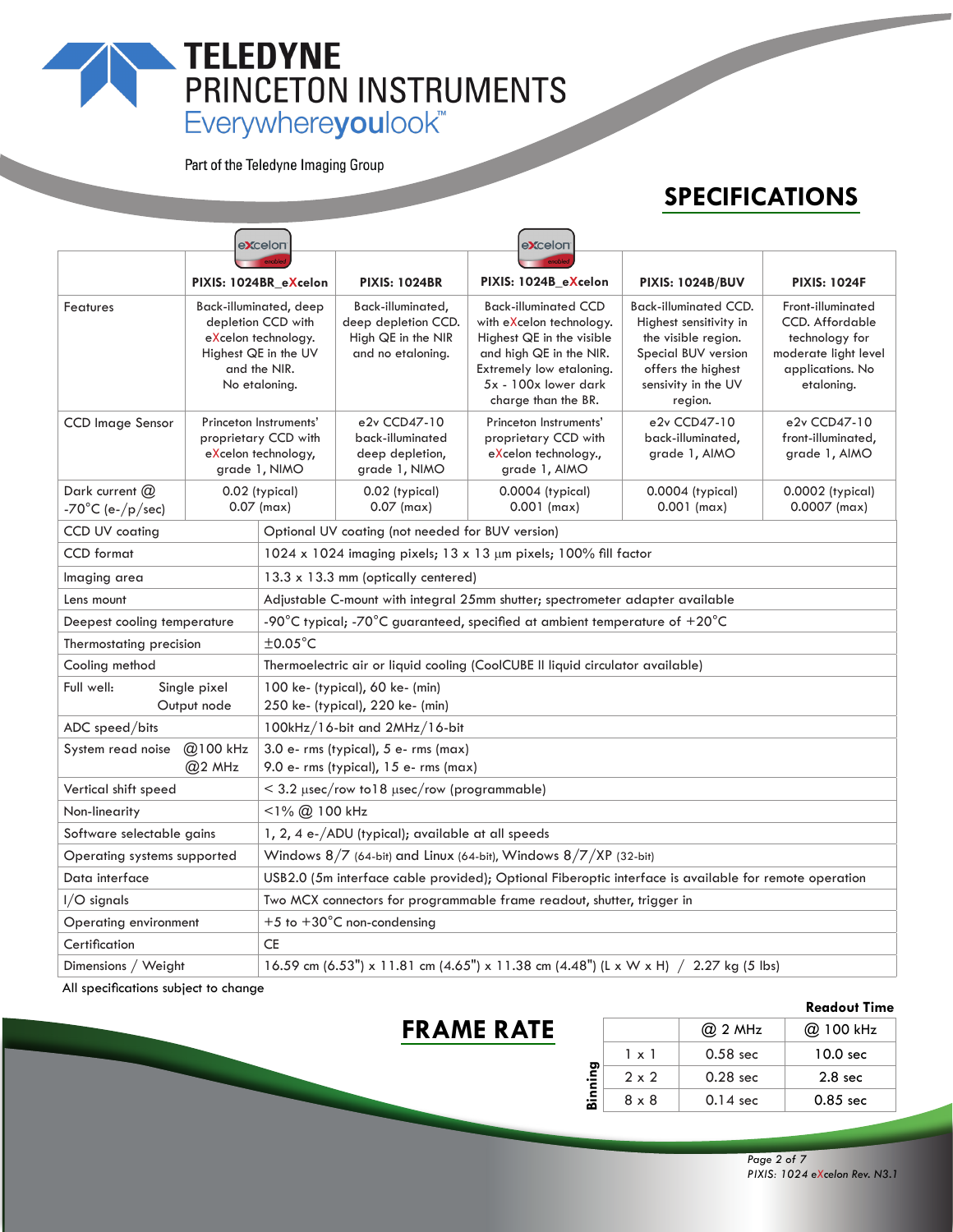## **PRINCETON INSTRUMENTS**<br>Everywhereyoulook"

Part of the Teledyne Imaging Group

**TELEDYNE** 

### **QE DATA**



#### **NOTE:**

Graph shows typical Quantum Efficiency (QE) data measured at  $+25^{\circ}$ C. QE decreases at normal operating temperatures. For the best results for your application, please discuss the specific parameters of your experiment with your sales representative.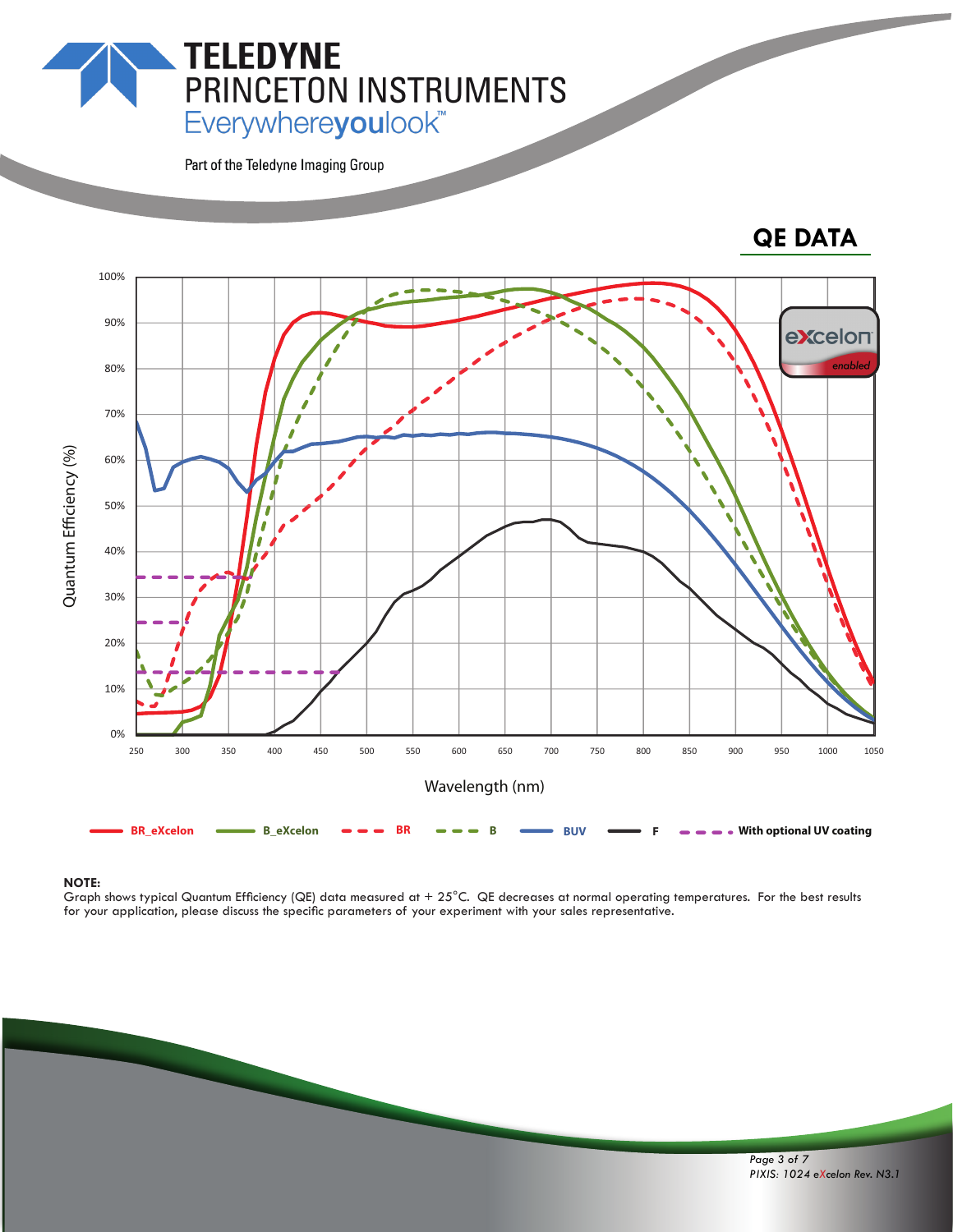## **TELEDYNE** PRINCETON INSTRUMENTS Everywhereyoulook<sup>\*\*</sup>

Part of the Teledyne Imaging Group

#### VACUUM WINDOW AR COATINGS

#### **NOTES:**

- Standard anti-reflection (AR) coating options shown on graph
- Designed by Acton Optics, our BBAR coating offers unmatched performance for 400 nm - 1100 nm
- Custom wedge window options and other AR coatings are also available

 *Contact your local sales representative for more information*



## eXcelon Performance



Data taken with white light source through a monochromator comparing etaloning performance of eXcelon vs. back-illuminated CCDs.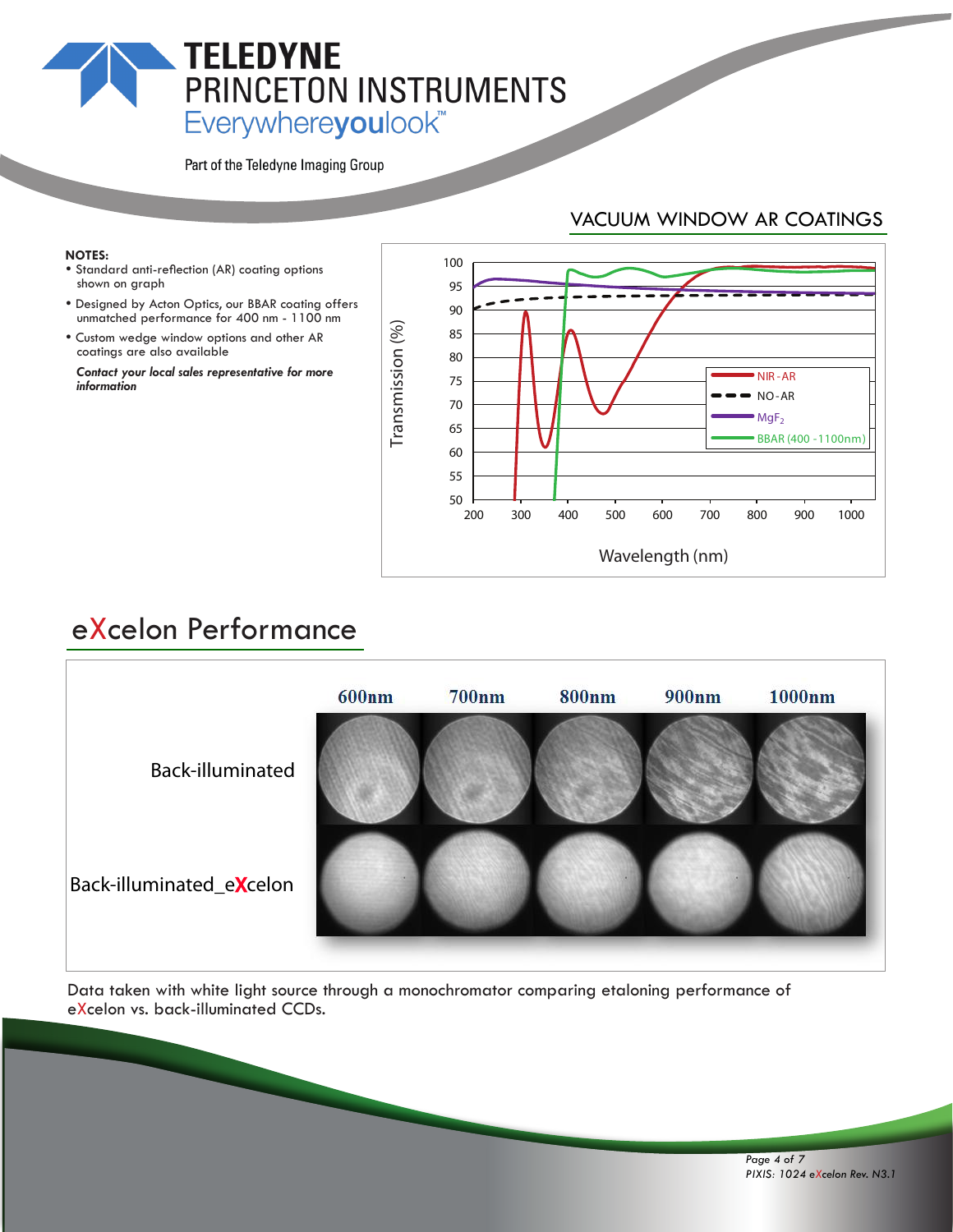## **TELEDYNE** PRINCETON INSTRUMENTS Everywhereyoulook<sup>"</sup>

Part of the Teledyne Imaging Group

## eXcelon Performance

#### QE Improvement (B\_eXcelon vs. B)



B\_eXcelon provides superior QE over the standard back illuminated ("B") version in the UV-NIR range.

#### B\_eXcelon provides significantly lower etaloning (unwanted fringes) compared to standard back illuminated ("B") version.

600 650 700 750 800 850 900 950 1000 1050 1100

**Wavelength (nm)**

NOTE: QE data  $@ + 25°$  C

**B\_eXcelon B**

-0.15

 $-0.1$ 

-0.05

0

**Relative Amplitude**

Relative Amplitude

0.05

0.10

0.15

#### QE Improvement (BR\_eXcelon vs. BR) 50 45 40 BR) 35 nent (BR\_eXcelon 30 25



BR\_eXcelon provides superior QE over standard back deep depletion ("BR") version over most of the UV-NIR range.

#### Etalon Oscillations (BR\_eXcelon vs. BR)



BR\_eXcelon provides significantly lower etaloning (unwanted fringes) compared to standard back deep depletion ("BR") version.

Etalon Oscillations (B\_eXcelon vs. B)

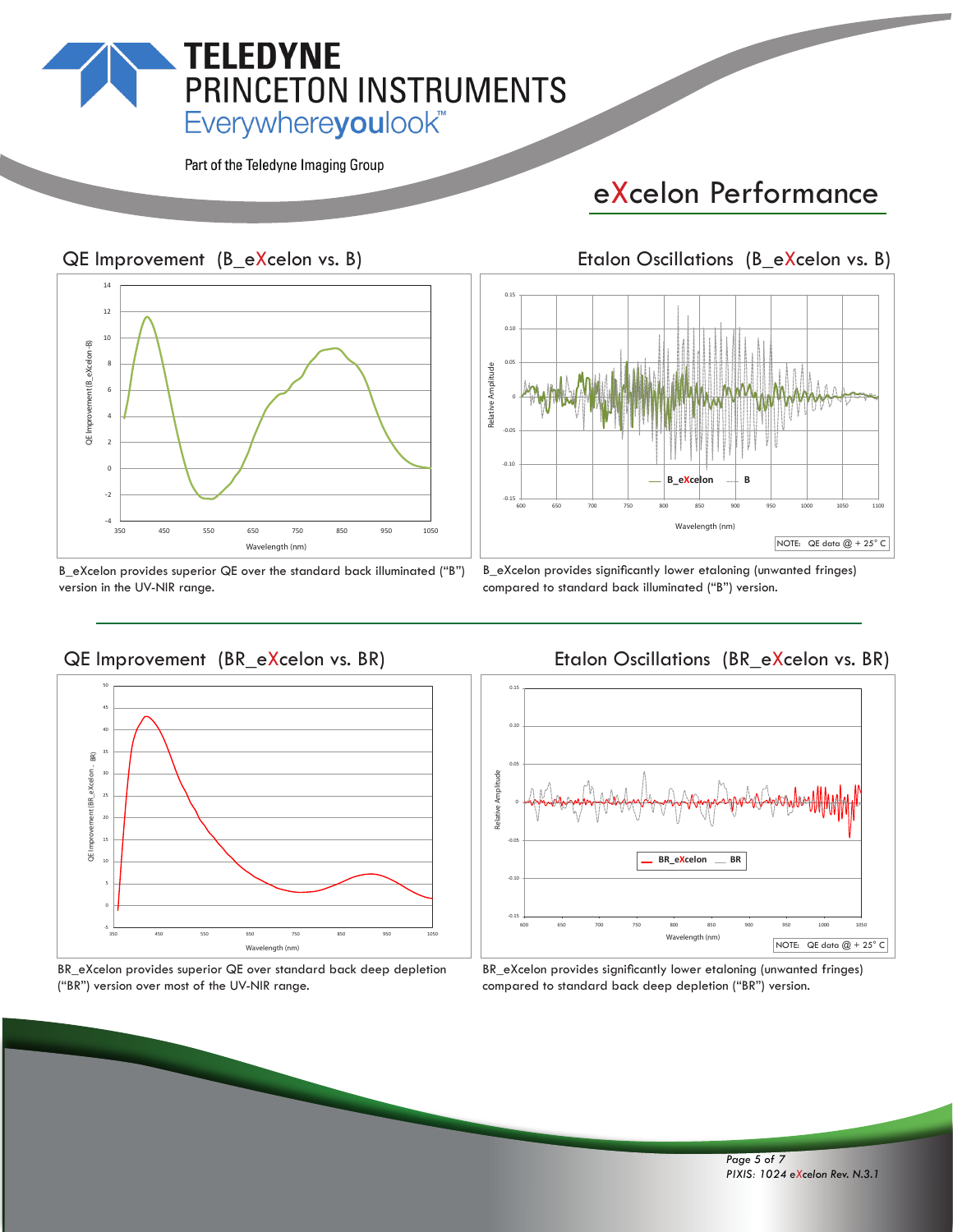PRINCETON INSTRUMENTS Everywhereyoulook<sup>\*\*</sup>

Part of the Teledyne Imaging Group

**TELEDYNE** 

## **OUTLINE DRAWING**

#### **PIXIS: 1024 (AIR COOLED)**